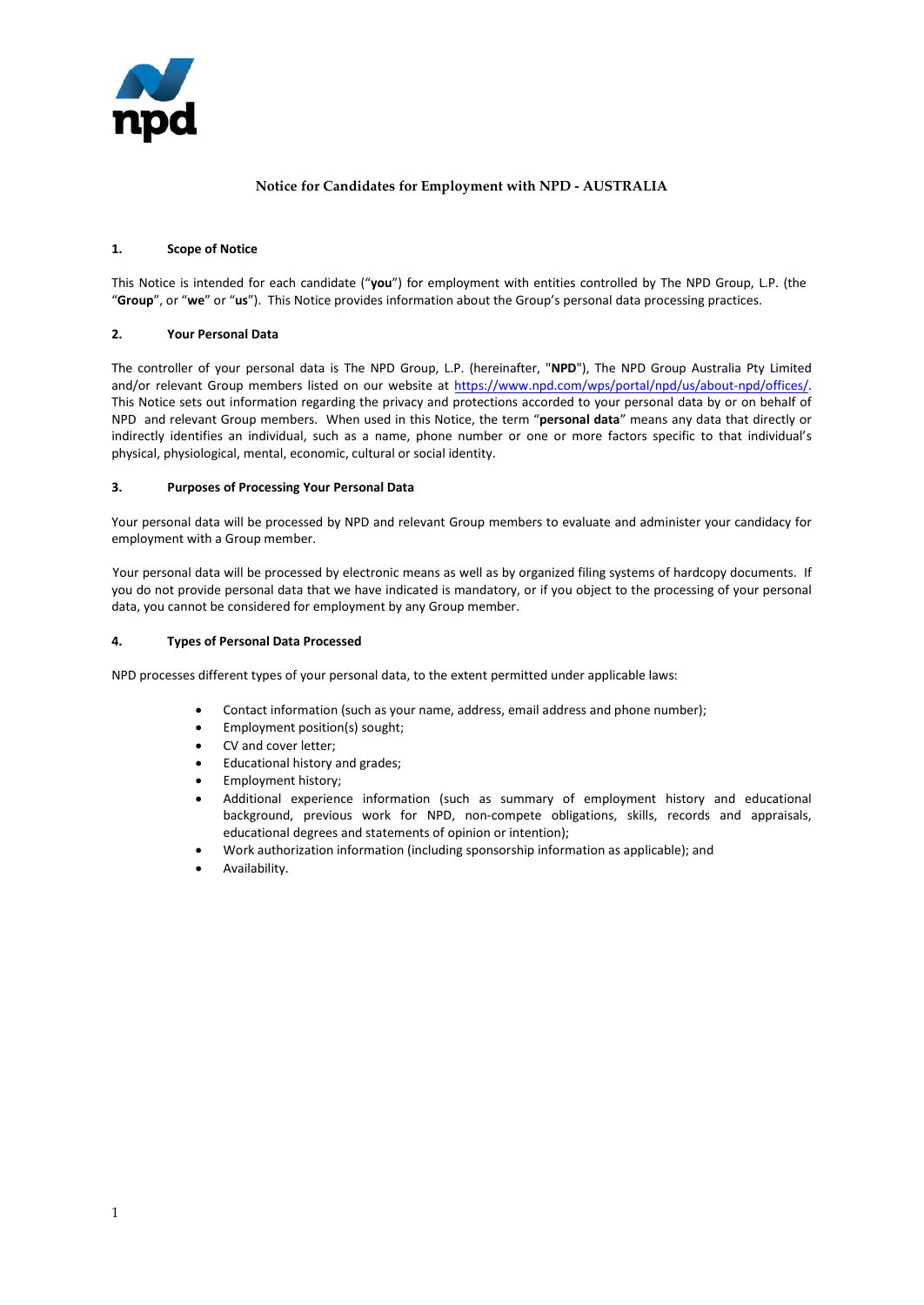# **5. Processing Your Personal Data**

The Group is committed to ensuring that all candidate personal data is:

- Processed fairly and lawfully;
- Processed for specific purposes only, and not in any manner incompatible with those purposes;
- Adequate and relevant;
- Kept accurate;
- Retained no longer than necessary;
- Processed consistent with your rights; and
- Kept secure.

Where required by applicable law, your consent will be requested before processing your personal data. In the event any such consent is sought, you will also be provided with an option to opt-out of the consent so given, and you may withdraw your consent at any time.

# **6. Sharing Your Personal Data with Third Parties**

Where necessary for the purposes described in this Notice, your personal data will be shared among relevant Group entities, third party service providers who maintain reasonable security practices commensurate with applicable law, and government agencies. In some cases, third party service providers may be granted access to a specific Group database, but their access is restricted on a need-to-know basis via access limitations. Group entities and third parties with whom your data will be shared include Group HR and IT personnel responsible for recruitment or IT processing and security functions, third parties providing IT services and support for any of the purposes described in this Notice, and in-house and outside counsel.

Wherever required under applicable law, the relevant Group company will enter into with third party service providers data processing or similar agreements that require in particular that such third party service providers will maintain the same level of personal data protection as implemented by the Group.

# **7. Transfers of Data Outside of Your Country**

**When you provide your personal data on Workday Recruiting, that personal data (as described in Section 4. above) will be transferred to NPD and Workday in the U.S. and may also be transferred to other Group entities or to third parties described in Section 6. above, located outside your country of residence, for the purposes set forth in Section 3 above.**

In some cases, transfers of your personal data may be made to countries that are considered by the European Commission or by other governmental entities or authorities to offer adequate protection to personal data. In other cases, transfers may be made to countries, like the U.S., that are not considered to offer adequate protection of personal data; transfers to those countries will be made pursuant to the standard contractual clauses approved by the European Commission, relevant national equivalents thereof, or other safeguards where permissible.

Although highly unlikely, transfers may be made to respond to law enforcement requests or discovery procedures, or where required or permitted by applicable laws, court orders, government regulations, or government authorities (including tax and employment). Such transfers may entail access by courts or governmental authorities outside your country, after having ensured that only your minimal necessary data is disclosed and transferred, or that such data is deidentified or that, where possible, appropriate stipulative court orders have been issued.